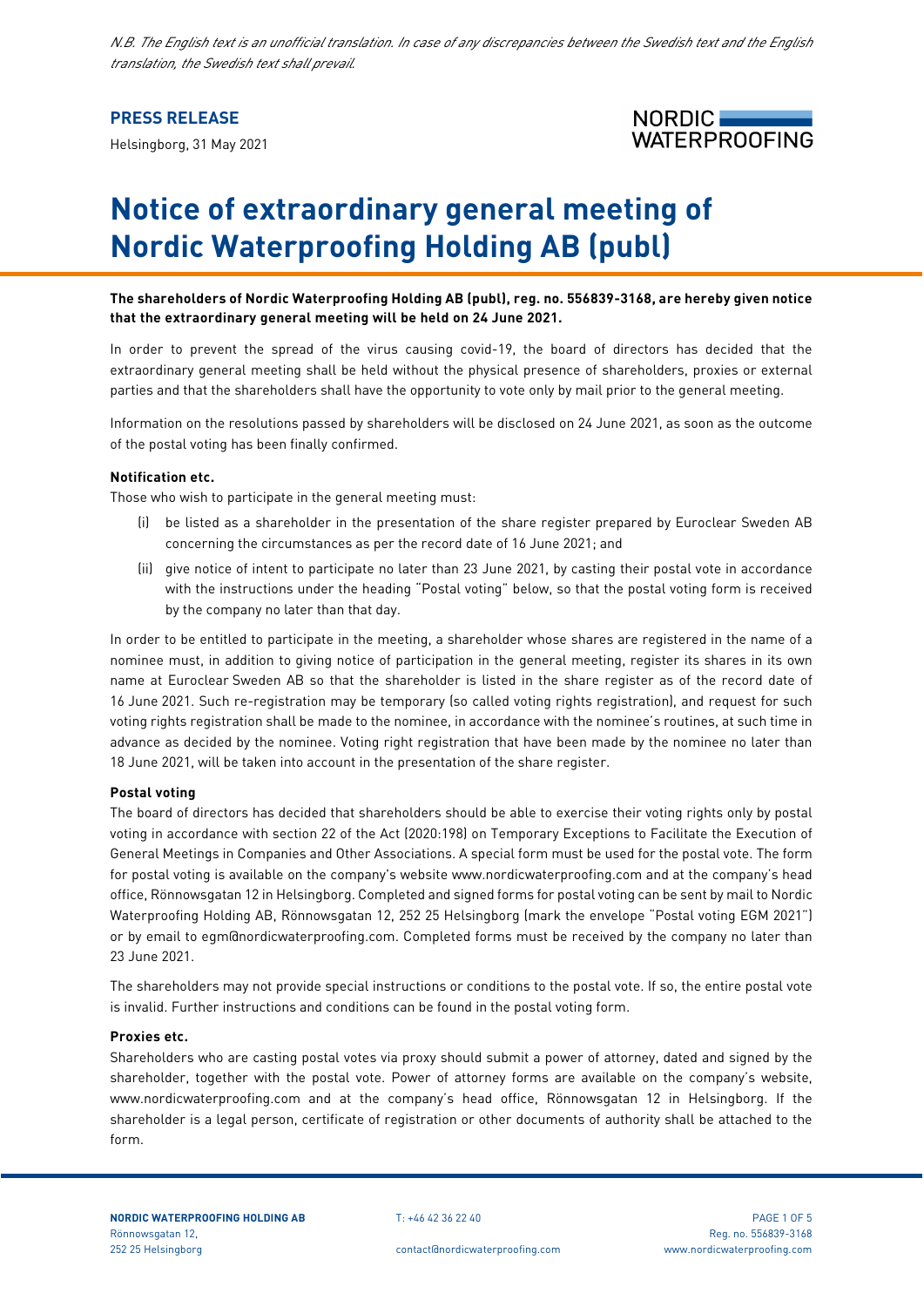## **Proposed agenda**

- 1. Opening of the meeting
- 2. Election of chairman of the meeting
- 3. Election of one or two persons to approve the minutes
- 4. Preparation and approval of the voting list
- 5. Approval of agenda
- 6. Determination as to whether the meeting has been duly convened
- <span id="page-1-0"></span>7. Resolution on transfer of own shares to the participants in the long-term incentive programme LTIP 2018 by reason of the previous resolution regarding LTIP 2018
- <span id="page-1-1"></span>8. Resolution on transfer of own shares to the participants in the long-term incentive programme LTIP 2019 by reason of the previous resolution regarding LTIP 2019
- <span id="page-1-2"></span>9. Resolution on transfer of own shares to the participants in the long-term incentive programme LTIP 2020 by reason of the previous resolution regarding LTIP 2020
- 10. Closing of the meeting

## **Resolution proposals**

## **Item 2: Election of chairman of the meeting**

The board of directors propose that attorney Henric Stråth, Moll Wendén Advokatbyrå, or, in his absence, any person appointed by him, is elected chairman of the meeting.

## **Item 3: Election of one or two persons to approve the minutes**

Magnus Molin (Svolder AB), or the person appointed by the board of directors if he has an impediment to attend, is proposed to be elected to approve the minutes of the general meeting together with the chairman. The task of approving the minutes of the general meeting also includes verifying the voting list and that the advanced votes received are correct stated in the minutes of the general meeting.

## **Item 4: Preparation and approval of the voting list**

The voting list proposed to be approved is the voting list prepared by Nordic Waterproofing Holding AB, based on the general meeting share register and received postal votes, controlled and checked by the person assigned to approve the minutes.

# **Item [7:](#page-1-0) Resolution on transfer of own shares to the participants in the long-term incentive programme LTIP 2018 by reason of the previous resolution regarding LTIP 2018**

The board of directors proposes that, in order to secure delivery of shares at exercise of the performance share rights in accordance with the previously resolved long-term incentive programme LTIP 2018, the general meeting resolves to transfer own shares to the participants in LTIP 2018 in accordance with below. The rationale for the board of directors' proposal is that, by reason of the merger with Nordic Waterproofing Holding A/S, a general meeting resolution is required to transfer shares in accordance with the programme.

Transfer of a maximum of 96,161 own shares may occur on the following terms and conditions:

- The right to receive shares shall, with deviation from the shareholders' preferential rights, be granted to the participants in LTIP 2018 with a right for each of the participants to receive no more than the maximum number of shares allowed under the terms and conditions for LTIP 2018. Furthermore, subsidiaries within the Nordic Waterproofing-group shall have the right to, free of consideration, receive shares, whereafter such a subsidiary shall be obliged to immediately, free of consideration, transfer such shares to the participants in LTIP 2018 in accordance with the terms and conditions of the programme.
- The participants' right to receive shares are conditional upon having fulfilled all terms and conditions of LTIP 2018.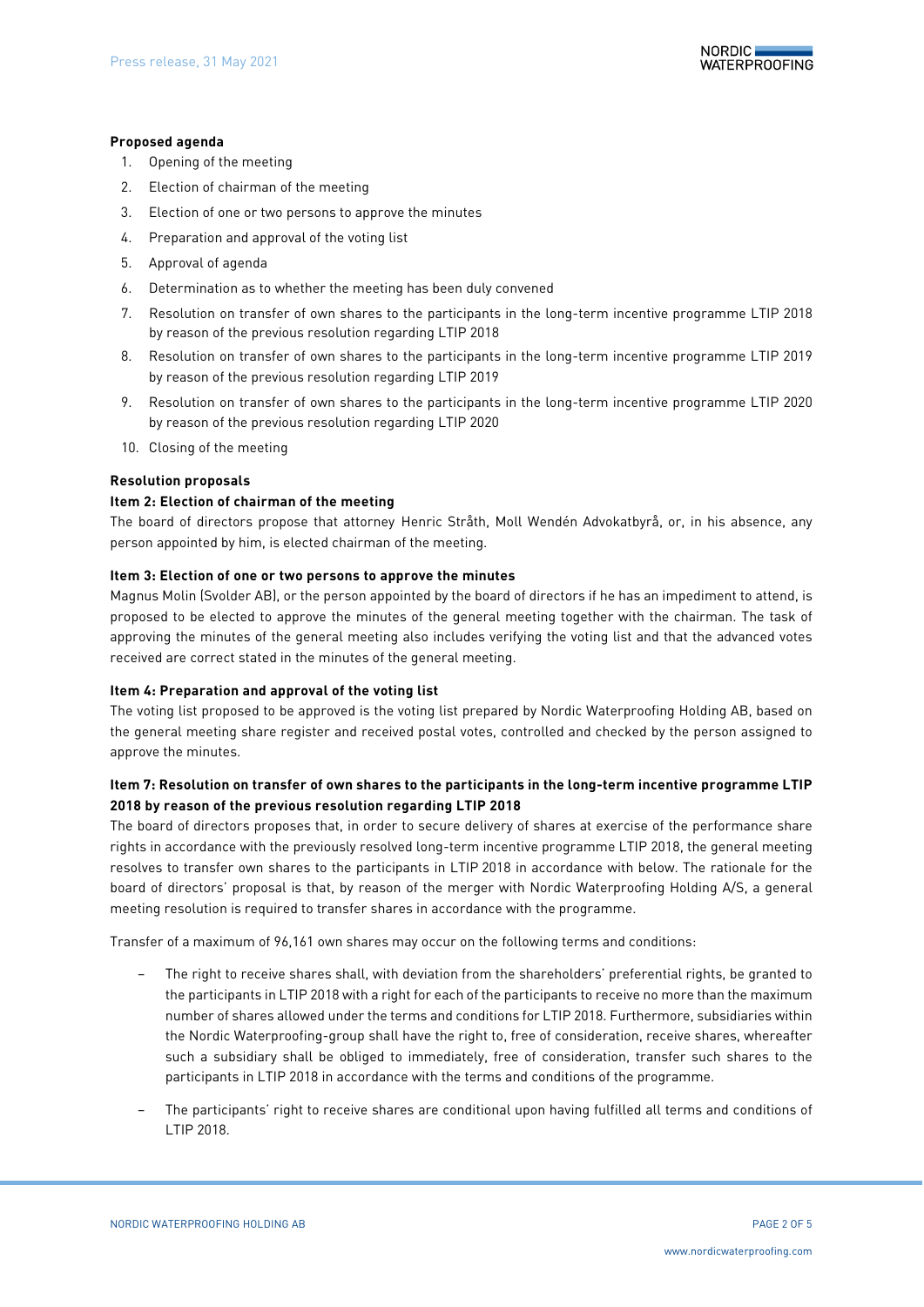- The shares shall be transferred within the time period set out in the terms and conditions of LTIP 2018.
- The shares shall be transferred free of charge.

The rationale for the proposed transfer of own shares and the reason for the deviation from the shareholders' preferential rights is to enable delivery of shares to the participants in LTIP 2018.

# **Item [8:](#page-1-1) Resolution on transfer of own shares to the participants in the long-term incentive programme LTIP 2019 by reason of the previous resolution regarding LTIP 2019**

The board of directors proposes that, in order to secure delivery of shares at exercise of the performance share rights in accordance with the previously resolved long-term incentive programme LTIP 2019, the general meeting resolves to transfer own shares to the participants in LTIP 2019 in accordance with below. The rationale for the board of directors' proposal is that, by reason of the merger with Nordic Waterproofing Holding A/S, a general meeting resolution is required to transfer shares in accordance with the programme.

Transfer of a maximum of 99,455 own shares may occur on the following terms and conditions:

- The right to receive shares shall, with deviation from the shareholders' preferential rights, be granted to the participants in LTIP 2019 with a right for each of the participants to receive no more than the maximum number of shares allowed under the terms and conditions for LTIP 2019. Furthermore, subsidiaries within the Nordic Waterproofing-group shall have the right to, free of consideration, receive shares, whereafter such a subsidiary shall be obliged to immediately, free of consideration, transfer such shares to the participants in LTIP 2019 in accordance with the terms and conditions of the programme.
- The participants' right to receive shares are conditional upon the fulfilment of all terms and conditions of LTIP 2019.
- The shares shall be transferred within the time period set out in the terms and conditions of LTIP 2019.
- The shares shall be transferred free of charge.

The number of shares that may be transferred to the participants in LTIP 2019 may be re-calculated due to share issues, splits, reverse splits and/or similar dispositions in accordance with the terms and conditions of LTIP 2019.

The rationale for the proposed transfer of own shares and the reason for the deviation from the shareholders' preferential rights is to enable delivery of shares to the participants in LTIP 2019.

# **Ite[m 9:](#page-1-2) Resolution on transfer of own shares to the participants in the long-term incentive programme LTIP 2020 by reason of the previous resolution regarding LTIP 2020**

The board of directors proposes that, in order to secure delivery of shares at exercise of the performance share rights in accordance with the previously resolved long-term incentive programme LTIP 2020, the general meeting resolves to transfer own shares to the participants in LTIP 2020 in accordance with below. The rationale for the board of directors' proposal is that, by reason of the merger with Nordic Waterproofing Holding A/S, a general meeting resolution is required to transfer shares in accordance with the programme.

Transfer of a maximum of 99,780 own shares may occur on the following terms and conditions:

- The right to receive shares shall, with deviation from the shareholders' preferential rights, be granted to the participants in LTIP 2020 with a right for each of the participants to receive no more than the maximum number of shares allowed under the terms and conditions for LTIP 2020. Furthermore, subsidiaries within the Nordic Waterproofing-group shall have the right to, free of consideration, receive shares, whereafter such a subsidiary shall be obliged to immediately, free of consideration, transfer such shares to the participants in LTIP 2020 in accordance with the terms and conditions of the programme.
- The participants' right to receive shares are conditional upon the fulfilment of all terms and conditions of LTIP 2020.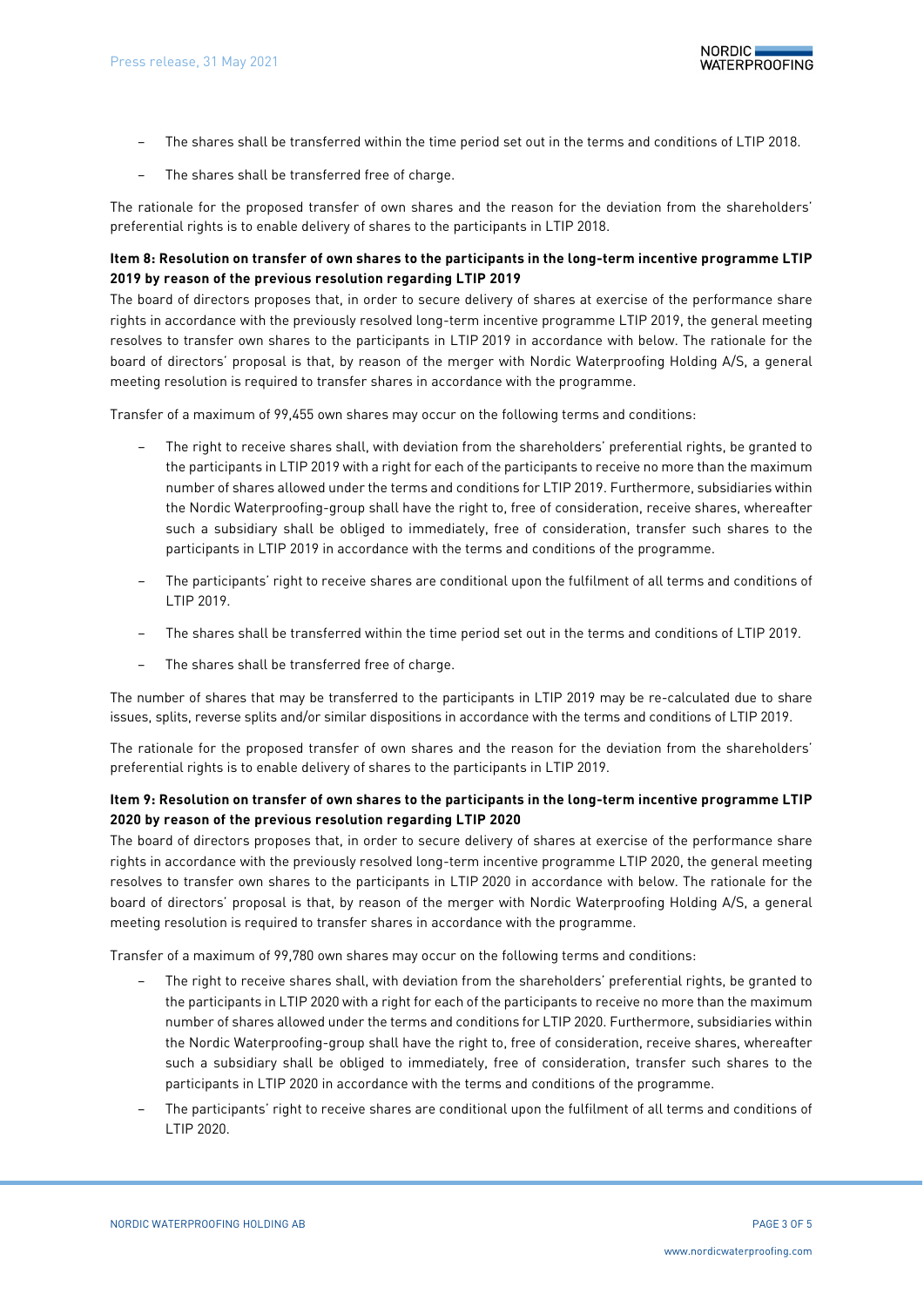- The shares shall be transferred within the time period set out in the terms and conditions of LTIP 2020.
- The shares shall be transferred free of charge.

The number of shares that may be transferred to the participants in LTIP 2020 may be re-calculated due to share issues, splits, reverse splits and/or similar dispositions in accordance with the terms and conditions of LTIP 2020.

The rationale for the proposed transfer of own shares and the reason for the deviation from the shareholders' preferential rights is to enable delivery of shares to the participants in LTIP 2020.

## **Special majority requirements**

For a valid resolution on the proposals pursuant to item [7–](#page-1-0)[9,](#page-1-2) the proposals have to be supported by shareholders with at least nine-tenths (9/10) of the votes cast as well as the shares represented at the meeting.

### **Documents**

The complete proposals and other documents that shall be made available prior to the general meeting pursuant to the Swedish Companies Act will be made available at the company and on the company's website, www.nordicwaterproofing.com, no later than three weeks prior to the general meeting. The documents will also be sent free of charge to shareholders who so request and provide their address to the company. The documents are presented by being available at the company and on the company's website. In other respects, the complete proposals are provided under the respective item in this notice. The general meeting share register will be available at the company's head office, Rönnowsgatan 12, Helsingborg, Sweden.

## **Information at the general meeting**

The board of directors and CEO shall, if any shareholder so requests and the board of directors believes that it can be done without material harm to the company, provide information regarding circumstances that may affect the assessment of an item on the agenda.

Request for such information shall be made in writing to the company no later than ten (10) days prior to the general meeting, i.e. no later than 14 June 2021, at the address Nordic Waterproofing Holding AB, Rönnowsgatan 12, 252 25 Helsingborg or by email to egm@nordicwaterproofing.com. Such a request should include the name of the shareholder including such shareholder's personal or organisation number. It is also recommended that the submission includes the shareholder's postal address, email address and telephone number. The information will be available on the company's website www.nordicwaterproofing.com and at the company's head office at Rönnowsgatan 12 in Helsingborg no later than 19 June 2021. The information will also be sent, within the same period of time, to the shareholder who has requested it and stated its address.

### **Number of shares and votes**

The total number of shares and votes in the company amounts as per the date of this notice to 24,083,935. The company holds 175,737 own shares.

## **Processing of personal data**

For information on how your personal data is processed in connection with the general meeting, visit https://www.euroclear.com/dam/ESw/Legal/Privacy-notice-bolagsstammor-engelska.pdf.

> Helsingborg in May 2021 Nordic Waterproofing Holding AB (publ) *The Board of Directors*

 $\frac{1}{2}$  ,  $\frac{1}{2}$  ,  $\frac{1}{2}$  ,  $\frac{1}{2}$  ,  $\frac{1}{2}$  ,  $\frac{1}{2}$